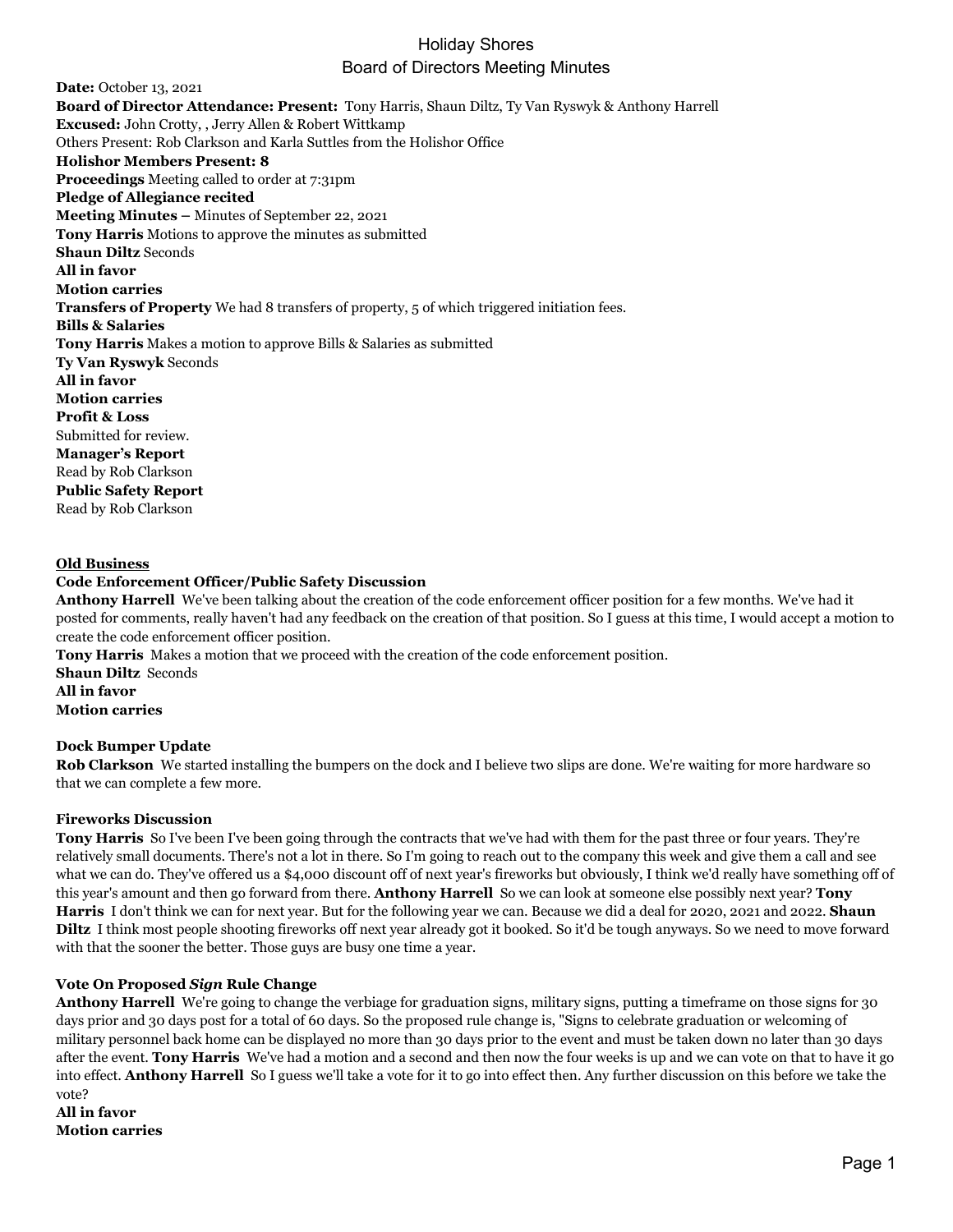## **High Point Culvert Update**

**Anthony Harrell** I'll just read this memo. Yates construction started to excavate the area for the junction box from our existing culvert to the failed area of the member system that was installed 12 years ago. Upon inspecting up and downstream it was noticed that approximately 15' upstream (under the roadway) the Association culvert pipe is rusted through on the bottom. Yates is working up a quote, hope to have it to you at the meeting. Bottom line is the culvert needs to be replaced before it starts to damage the roadway by undermining." Yates proposal is to remove and replace 24" diameter culvert, saw cut the street, remove, and dispose of existing 24"x34"culvert, installation of new 24"x34"culvert. Connect to existing inlet on the east side, connect to new concrete catch basin on the west side. Backfill with rock, patch the street with 4" thick asphalt and traffic control is needed. The proposal is for \$8,646. This sounds like something that needs to be done pretty quickly or we lose the road. Any questions?

**Tony Harris** Makes a motion to accept the bid to replace the culvert.

**Ty Van Ryswyk** Seconds **All in Favor Motion Carries**

### **Seal Coat Bids Parking Lot/Starboard Lane**

**Anthony Harrell** We have a quote from Driveway 911 which uses a five-year industrial seal coat and the total for the clubhouse parking lot is \$12,300 and then Starboard Lane, approximately 244'x16' and the cul de sac, a total price of \$1400. Bid from CSR Asphalt Paving & Concrete Construction is \$9,480 for the parking lot and \$1,980 for Starboard Lane, and that's a two year as well. J&J Paving bid is \$9,500 for the parking lot and \$4,500 for Starboard Lane, and again, that's using a two year asphalt. So my opinion looking at the different proposals, they're fairly close together. Driveway 991 is slightly higher, but that's a five year product instead of a two. **Tony Harris** \$1,000 should be reimbursed by the person that caused the damage in the parking lot, so it's really for us \$11,300. **Ty Van Ryswyk** J&J, with their two together is \$14,000, which is the highest, and it's only two years, so I think you set that one aside. Where it comes between Driveway 911 was \$13,700 minus the \$1000 that will be paid by the person that caused the damage puts our amount at \$12,700 versus \$10,460 by CSR, but you're looking at a two year versus a five year product. A difference of \$2,000 which I think in this in this situation is a legitimate factor. So I myself would prefer Driveway 911 at the \$13,700 which \$1,000 of that will be reimbursed to us. That's my opinion. **Shaun Diltz** I agree. **Ty Van Ryswyk** The other company made a mention of it but acted like they were just going to fill it in versus repair it. That would also make you lean towards Driveway 911. **Tony Harris** Is this something they'll be able to do this year? Quotes are only good for like 30 days. **Rob Clarkson** I would tell you that the parking lot can be done this year. Starboard Lane won't be till the next road plan. We've already completed the road plan for this year and replaced Starboard when they didn't want it done. So it will go in next year's and that could fluctuate a little bit depending on oil prices. **Shaun Diltz** He couldn't go do Starboard this year? **Tony Harris** The contractor can do it, it's just a matter of if it's in the budget. So I would say for \$14,100 I would go ahead and do it this year. If we go with Driveway 911 and they can do it I would go ahead and do it this year. That'd be my recommendation, get it done.

**Shaun Diltz** Motions to accept Driveway 911 bid for Starboard Lane and the clubhouse parking lot.

## **Ty Van Ryswyk** Seconds

**Tony Harris** Only other question I have is in the reserves, we do have parking lot replacement, not necessarily treating, so I'll have to look and see how we've handled it in the past. It may be able to come out of that line item for the parking lot piece. I don't know why it wouldn't, it's a repair of the parking lot and if it meets the criteria as far as the dollar amount goes. So most likely the \$11,300 we can take out of the reserves.

#### **All in Favor Motion Carries**

### **New Business**

## **Variance (1020)**

**Anthony Harrell** Variance to extend their building permit. They're having a problem getting the siding from the manufacturer. Evidently the color that they chose has been on backorder forever. They ordered it, I think it was August and it still has not come in yet. So they're asking for an extension to their building permit. **Tony Harris** Are the homeowners here. I noticed in your letter that it says they anticipate the siding may be in or may not be in for three weeks. **Mark Dowdy (Contractor for 1020)** As I filled out the paperwork for the extension the siding is on site now. **Tony Harris** Okay. So then it's just really just an extension for the installation piece. How long you think it's going to take? **Mark Dowdy (Contractor for 1020)** Two weeks, weather permitting, we should be fine. I'm thinking. I think safe is two to three weeks for it to be complete. **Tony Harris** So if we gave an extension till November 8, that'll give you about three weeks. **Shaun Diltz** Just know, there's supply issues out there with building material. So we could see a whole slew of these, and we just need to make sure that people that are doing projects that they have to prioritize the exterior of their house first, because that's what we determine is finished for the refund.

**Tony Harris** Makes a motion approve the variance and extend it to November 8.

**Ty Van Ryswyk** Seconds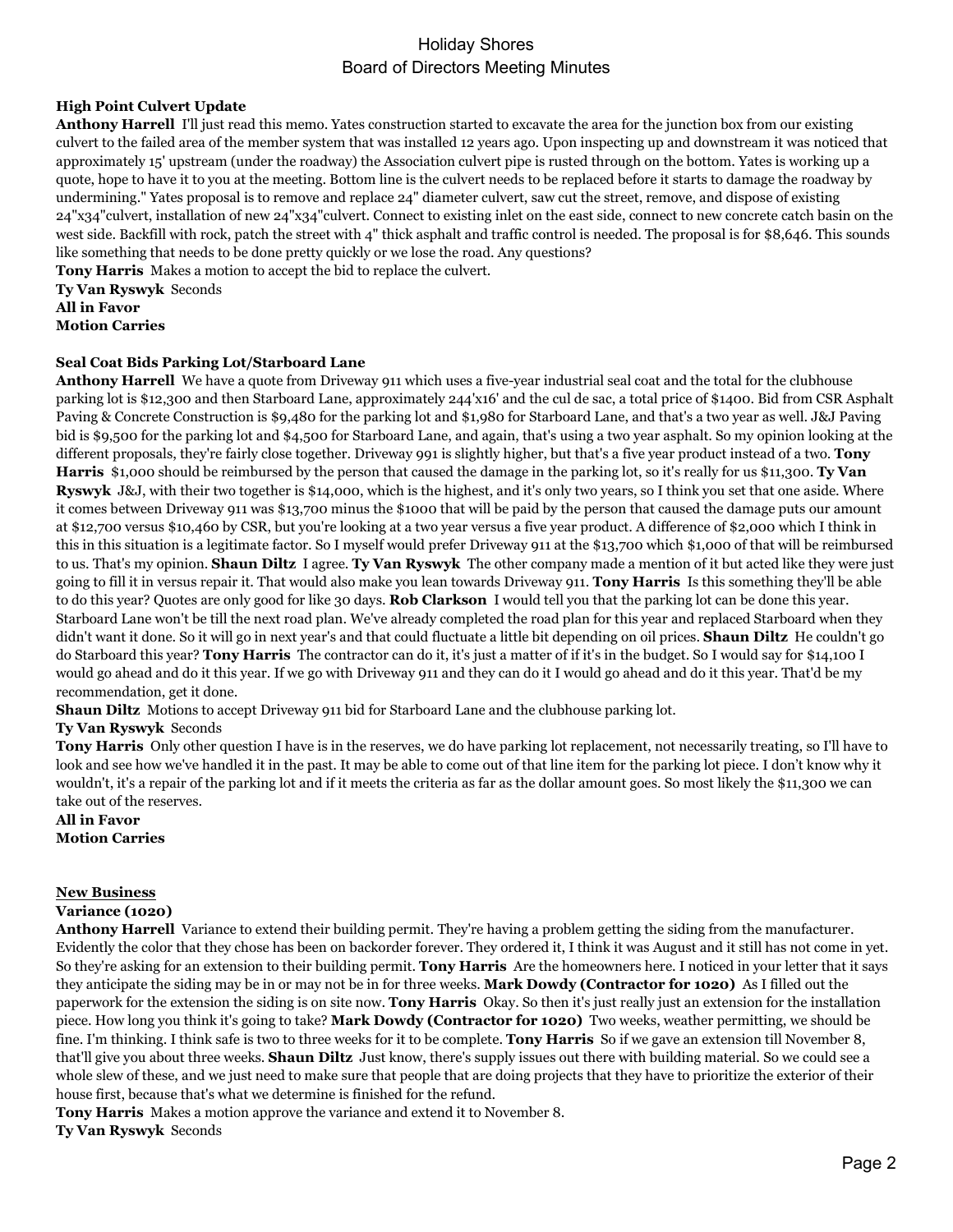**Anthony Harrell** Any further discussion? **Ty Van Ryswyk** Mark, you're sure you can get it done by then? **Mark Dowdy (Contractor for 1020)** Well, yeah, we actually was going to start yesterday, but rain tomorrow, but I mean, we're only realistically looking at a week and a half to install. So I've got some cushion at two weeks, and if you give me three weeks we would have to literally fall on our face not to get it done in three weeks. So November 8 is a good date. **Ty Van Ryswyk** Sounds good to me. **All in Favor** Tony Harris, Ty Van Ryswyk & Anthony Harrell **Against** Shaun Dilttz

**Motion Carries**

#### **Variance (1155)**

**Anthony Harrell** The dock extends beyond the 20' rule. One end of the structure is 31' from the shoreline. The building committee recommends the structure to be removed to within the 20' rule. So we have pictures on this and if we follow the recommendation of the building committee to have this structure moved it looks like it's going to be quite the undertaking. So if we don't approve this variance we should probably give them to prior to next boating season, somewhere around May 1 to get this dock moved. Any thoughts? **Tony Harris** I would agree with the building committee that it needs to be moved, that's way out in the lake and looking at the lay of the ground I don't see a reason why it couldn't be moved over. We've had lots of members that dig out on their property to make room for boat docks, so I think it needs to be moved. I would be fine with giving them until May 1 to do it, but I would not be in favor of granting the variance to leave it where it is. **Ty Van Ryswyk** I agree. The way we have voted on previous variances dealing with boat docks and stuff we have shown where we have to stand on this one I believe and my opinion, that being said, it is going to be an undertaking to remove or move it. So I would be okay of putting a date of May 1, 2022 to have them get it rectified. But I don't see that there's a way that we can offer the variance. **Cheri Laurent (1155)** And I understand that the end, I'm going to say that west end, I guess of the dock is farther out from the shore. And a lot of that, as you could probably see from the picture is because the shoreline dips in so far, you know, significantly right there where the end of the dock is. My question is to move the dock closer to the shore on the west end would result in us having to tear down our deck, the existing deck that was there when we bought the property on the east end. Is that what you're suggesting that we would need to tear that deck down? **Ty Van Ryswyk** I don't know that we can request you to do anything in that manner of how you fix it but that existing deck should have been taken into consideration during the planning and building of this as well. I understand the lay of the land and some of that but 11' over is a considerable amount to be stuck out as well but I don't know that we're telling you how to remedy it or to take into consideration of the deck that was there. It's just the pre plan of this structure should have taken that into consideration. Our hands are kind of tied on how we stand on the boat docks. Tiger Docks is the company that put this dock in and to be very honest, they said that they've put docks in here on this lake before, and I provided them the rules and everything. And so I took, you know, their advice as the experts. So, can I go back to them and let them know, you know what the end result is that it sounds to me like you're saying that the entire dock needs to be within the 20' from the shore. **Ty Van Ryswyk**  The furthest out point has to be within 20' and that's where, again, we've had people that have had to dig into their land. They might be on their land at this point to be 20' out at the other end and that's where we've made people do that throughout all over this lake and for years and that's where I'm saying our hands are tied with how we voted in the past, not just this board, but boards before us. As far as Tiger Dock versus you, again, who took out the permit, and who submitted. Because when you do the permit, you got to put measurements and this and that. If they submitted all that and said, hey, no worries, you might have a leg to stand on but I'm not a lawyer. **Cheri Laurent (1155)** As far as digging into the shoreline, I thought, I understood that we could not, we weren't allowed to change the shoreline at all. Is that not correct? **Rob Clarkson** You can dig in, you cannot recover it. So you can't fill that area in behind the dock. You can't take the water away, but you can add water. **Cheri Laurent (1155)** Oh, okay. Thank you. **Tony Harris**  It's really hard, I don't really have a picture of the other end of the document to go by. I don't really know how that is situated. As long as it's not more than 20' out, it can stay. I have another picture if you want to see it. I brought a picture on my phone with me if that helps at all. **Anthony Harrell** Not really because regardless, you're going to have to move that. It looks like the dock itself is 20' wide. Yes, that's correct. **Anthony Harrell** And then it's 11' out from the shoreline. So if the front is right up against the shoreline, you probably meet that 20'. Then you just have to kick that what you call the west end against the shoreline so that it meets that 20'. **Cheri Laurent (1155)** Okay. So after I talk to Tiger and find out what they can do to meet that so that the entire dock is within 20', do we need to start the process again, as far as show you what they feel the remedy is and get your approval on that. Because I just want to make sure that something doesn't get done, and then it's still not in compliance or something **Tony Harris** If you want, I'm going to throw this out there, we can bring in Rob and have him look at it, make sure that the drawings, if they're going to have new drawings or something they would have to go by, but then he can look at it and tell you if it's going to be within the 20'. I would think based on whatever is drawn, now they build it something different, you know, then we can't, you know, I mean. **Rob Clarkson** I would have them actually do it with the shoreline in it because what they submitted was just 19'11 in a square. It didn't show that it was going to be 11' off the shoreline on the other end. **Tony Harris** So that's why we had the problems with this one, so their drawing that they gave said it was within 20' but they didn't say that it was going to push that 20' started at 11' from the shoreline. So when they go to redo it, what Rob is saying is have them show you the shoreline, and where that outside edge is going to be and make sure that they know that outside edge has to be within 20' of that shoreline. **Rob Clarkson** And they do know that, they've built plenty of docks out here. **Tony Harris** I know what you're saying, you want to have that comfort that if they go and redo it you're not going to have this issue again. So if you'd like, I think we could look at that for you and see, but like I say, it's going to depend on what they show. If they don't give enough information we might be saying it looks good, when it's not So they need to show the shoreline and make sure it meets all the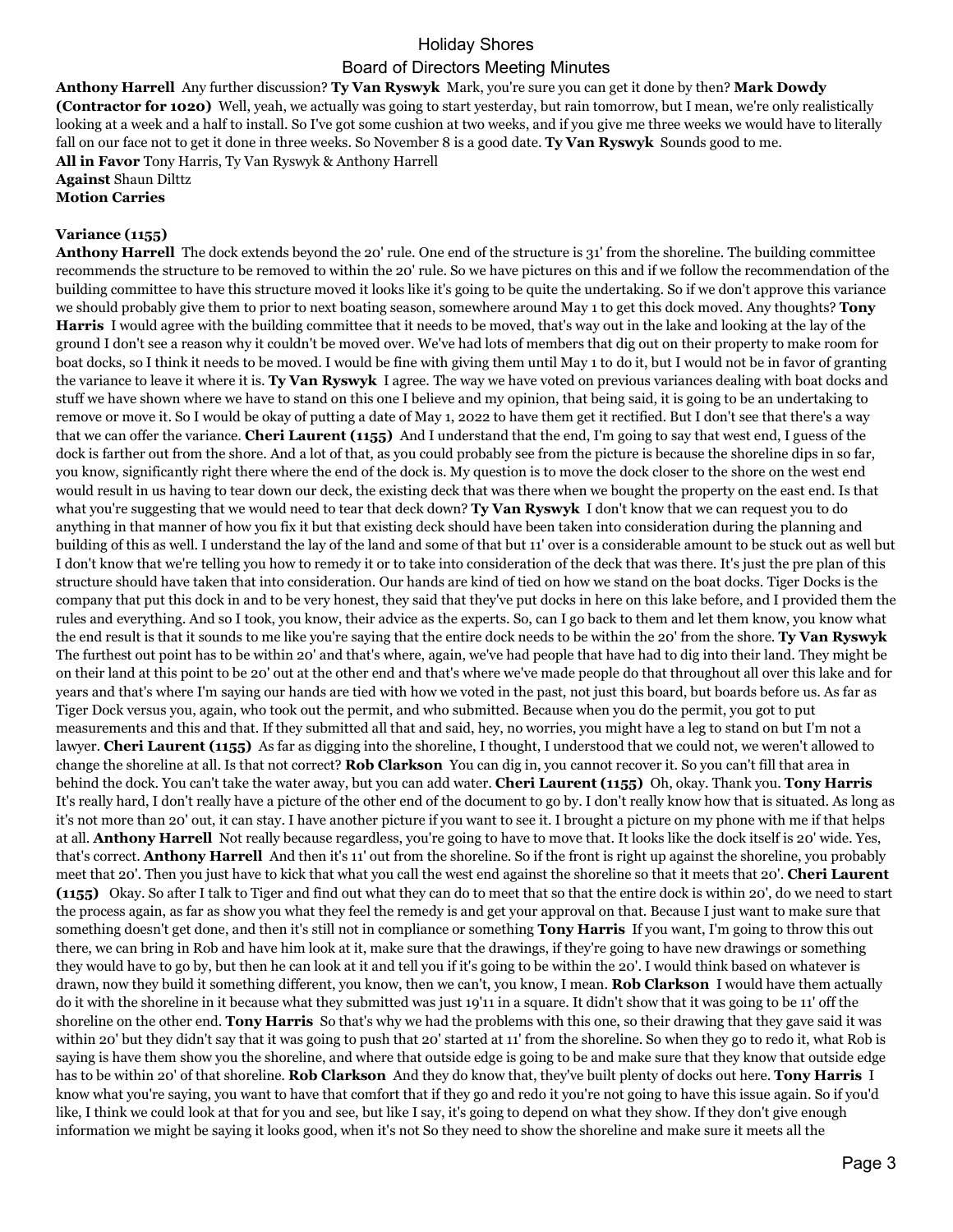requirements. And then they build it according to that because we've had some people turn in something for a building permit and show it a certain way and they build something different. So we ran into issues with that. So I'm saying you got to make sure that they build whatever they show you to. **Cheri Laurent (1155)** Yes, thank you.

### **Dies on floor for lack of motion**

**Anthony Harrell** You'll have to correct it, but we're going to give you until May 31, 2022 so you have some time to get it all worked out. **Rob Clarkson** If we could ask for you to stay in communication with us so that we know what's going on. **Cheri Laurent (1155)**  Absolutely.

### **Variance (1188)**

**Anthony Harrell** A driveway was poured with no culvert because they are at the peak. The high point on the street, water flows in either direction from their driveway. The building committee recommends that we approve this variance and that we keep the deposit. We have photos and you can clearly see that in the photos, it goes downhill each direction. **Ty Van Ryswyk** I would say we need to approve the variance due to the fact that is the high point of that street, there is no need or reason for a culvert. **Tony Harris** I'm just curious why they're recommended keeping the deposit. Rob, do you know why the building committee is recommending keeping the deposit? Did they not get a permit ahead of time? **Rob Clarkson** The story I get is a former employee said you don't need a culvert but did not mention that they needed a variance to not put in a culvert and the project was completed. Personally, I would approve the variance and refund the deposit and move on. **Ty Van Ryswyk** I agree, we're here to approve the variance. I'm not here to keep somebody's money, not in this circumstance.

**Ty Van Ryswyk** Makes a motion to accept the variance for 1188 **Shaun Diltz** Seconds **All in Favor Motion Carries**

### **Office AC**

**Anthony Harrell** The office air conditioner has been failing for quite some time and have been putting band aids and bubble gum on it for quite a while. So we got some quotes for the air conditioner replacement. **Shaun Diltz** This is just for the office, not upstairs or in the restaurant. **Anthony Harrell** That is correct. We have two proposals to replace the condensing unit. Schmidt & Son Heating & Cooling quote to just replace the four-ton 13 seer air conditioner is at \$4,250 with a possible upgrade up to a 15 seer of \$500. B&W Heating and Cooling has a four-ton 13 seer AC of \$3,695. I don't see where they've given the option for up to a 15 seer. And then Schmidt & Son also gave us a quote to replace the entire thing, heating and cooling for a total of \$8,350 with a 15 seer, a regular 13 seer would be \$7,850. So we looked up the difference in cost savings between the 13 seer and a 15 seer. It was basically a savings of \$240 per year to go from a 13 seer to a 15 seer. A two-year payback to upgrade. Being that the system is 23 years old, I would recommend that we don't just replace the AC and then have to do the heating later. We replace the entire unit because we've got the funds and I think upgrading for the 15 seer for \$500 is worth it because after two years we're going to save \$240 a year on the electric. **Tony Harris** I would agree. **Shaun Diltz** I agree. We'll be doing the heating this time next year if we don't do it now.

**Tony Harris** Makes a motion to accept the bid to replace the heating and the air with the upgraded 15 seer unit for a total of \$8,350 from Schmidt & Son.

**Shaun Diltz** Seconds **All in Favor Motion Carries**

### **Correspondence**

**(1387) Anthony Harrell** 1387 Biscay Drive. Concerning multiple tree hazard along the property line. They have three large trees on the neighbor's property that are extremely close to their property. Trees have either been dead or dying for the past several years and pose a real threat to their home, their cars, yard and their pool. They have been in contact with their neighbors and requesting them to alleviate the problem. So we have a copy of the certified letter, and they're requesting that the board intervene here to prevent the trees from damaging their property. You can clearly see they're dead, then you see the car in one picture in the bottom left, so if that tree would fall, cars definitely and the garage and their fence, everything's pretty much in the line of fire should the tree fall, it's a pretty big tree. **Tony Harris** So under article III, section 2, E in our covenants, bylaws and rules. "Tree Hazards: Trees and tree limbs which are in such condition as to constitute a danger to persons using the lake, and dead trees and dead limbs, wherever situated which constitute a potential hazard, may be declared to be a hazard by the Board of Directors. The owner or owners of property upon which any such trees or tree limbs exist shall be given notice by certified mail, addressed to the owner at his last known address, that the Board of Directors has adopted a resolution declaring the condition of such trees to be a hazard, specifying the trees or tree limbs so determined to constitute the same. Unless the owner or owners shall within thirty (30) days from the date of such notice, remove such trees or tree limbs, the Association shall have the right to cause the same to be removed at the expense of the owner. Payment of the cost of such removal shall be due promptly upon receipt of billing and failure to pay said billing shall result in the Association filing liens. Lien fees and interest charges shall be levied as provided under Article IV, Section 5." Looking at the picture they look dead to me. So I would say we need to proceed, send them a letter according to the rules Rob and tell them they need to have the trees removed.